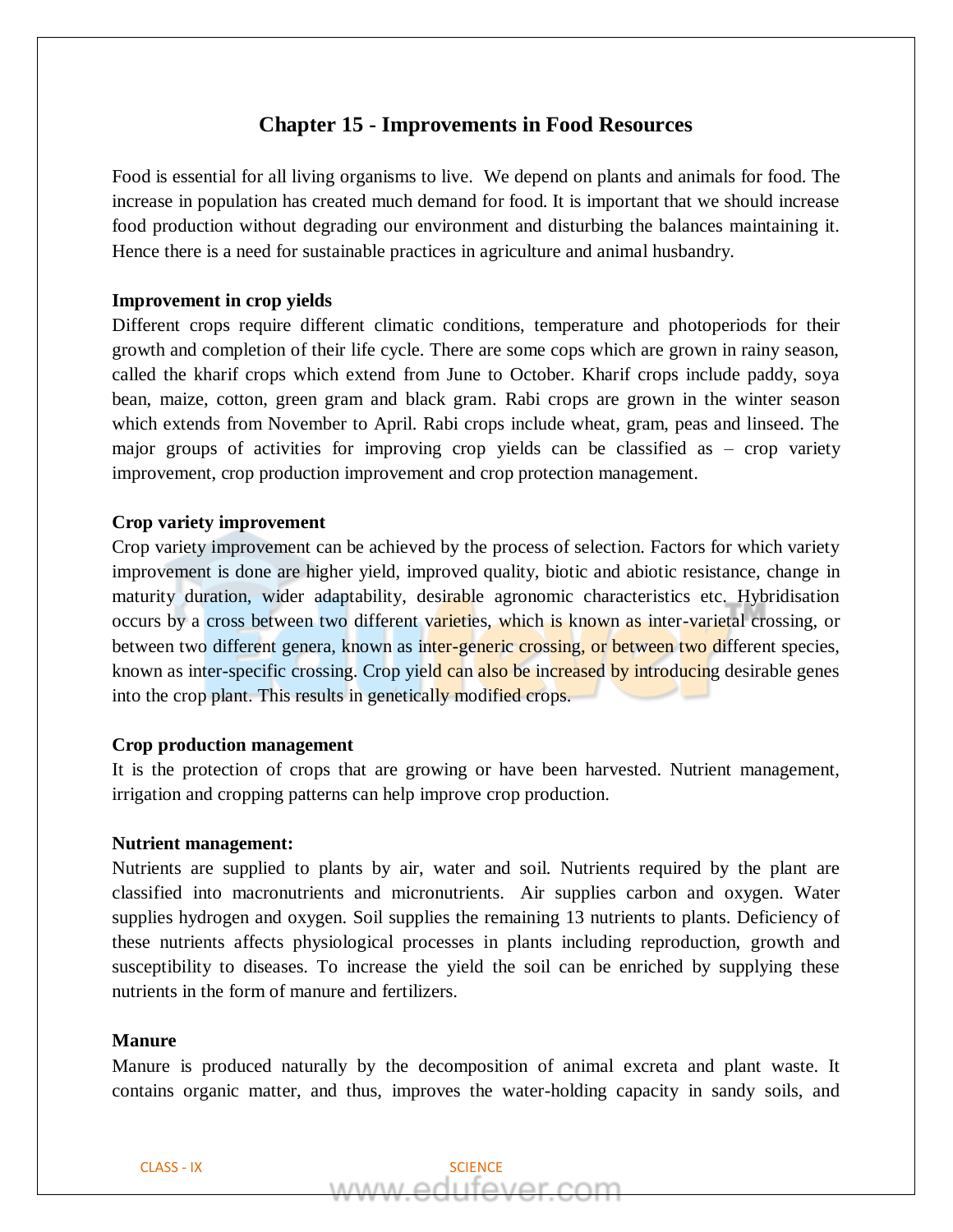prevents water logging in clayey soils. Compost is prepared by decomposing farm waste, vegetable waste, domestic waste and sewage waste in pits by the process of composting. Vermicompost is prepared by using earthworms to hasten the decomposition of plant and animal waste by the process of vermi-composting. Green manure is provided to the plants by ploughing plants rich in nitrogen and phosphorous into the soil before sowing seeds.

## **Fertilizers**

Fertilizers supply nitrogen, phosphorus and potassium. They are used to ensure good vegetative growth, giving rise to healthy plants. Fertilizers are a factor in the higher yields of high cost farming. Organic farming is a farming system with minimal or no use of chemicals as fertilizers, herbicides, pesticides etc. and with a maximum input of organic manures, recycled farm wastes and use of bio agents.

## **Irrigation**

Ensuring that the crops get water at the right stages during their growing season can increase the expected yields of any crop. Irrigation is done by both traditional methods and modern methods. Irrigation systems are adopted to supply water to agricultural lands depending on the kinds of water resources available. Different sources of water are rivers, canals, ponds, lakes, tanks, dams, ground water etc.

тм

## **Cropping pattern**

Different cropping patterns are mixed cropping, inter-cropping and crop rotation. **Mixed cropping** is growing two or more crops simultaneously on the same piece of land. e.g. wheat and gram, or groundnut and sunflower. **Inter-cropping** is growing two or more crops simultaneously on the same field with some rows of one crop alternating with some rows of second crop, like soya bean and maize. **Crop rotation** is growing two or three different crops in a year on a piece of land. e.g. cereals alternating with legumes.

### **Crop protection management**

Weeds are the unwanted plants competing with the crop plants for food, space and light, and finally reduce crop growth. Weeds can be removed by spraying herbicides or by removing them mechanically. e.g. Xanthium

Diseases in plants are caused by pathogens such as bacteria, fungi and viruses. Pathogens can be controlled by spraying herbicides, fungicides, insecticides etc.

Preventive methods such as proper seed bed preparation, timely sowing of crops, intercropping and crop rotation also help in weed control.

#### **Storage of grains**

Storage losses in crops are due to biotic factors like insects, rodents, fungi, mites and bacteria. Abiotic factors like inappropriate levels of moisture and temperature in the storage area also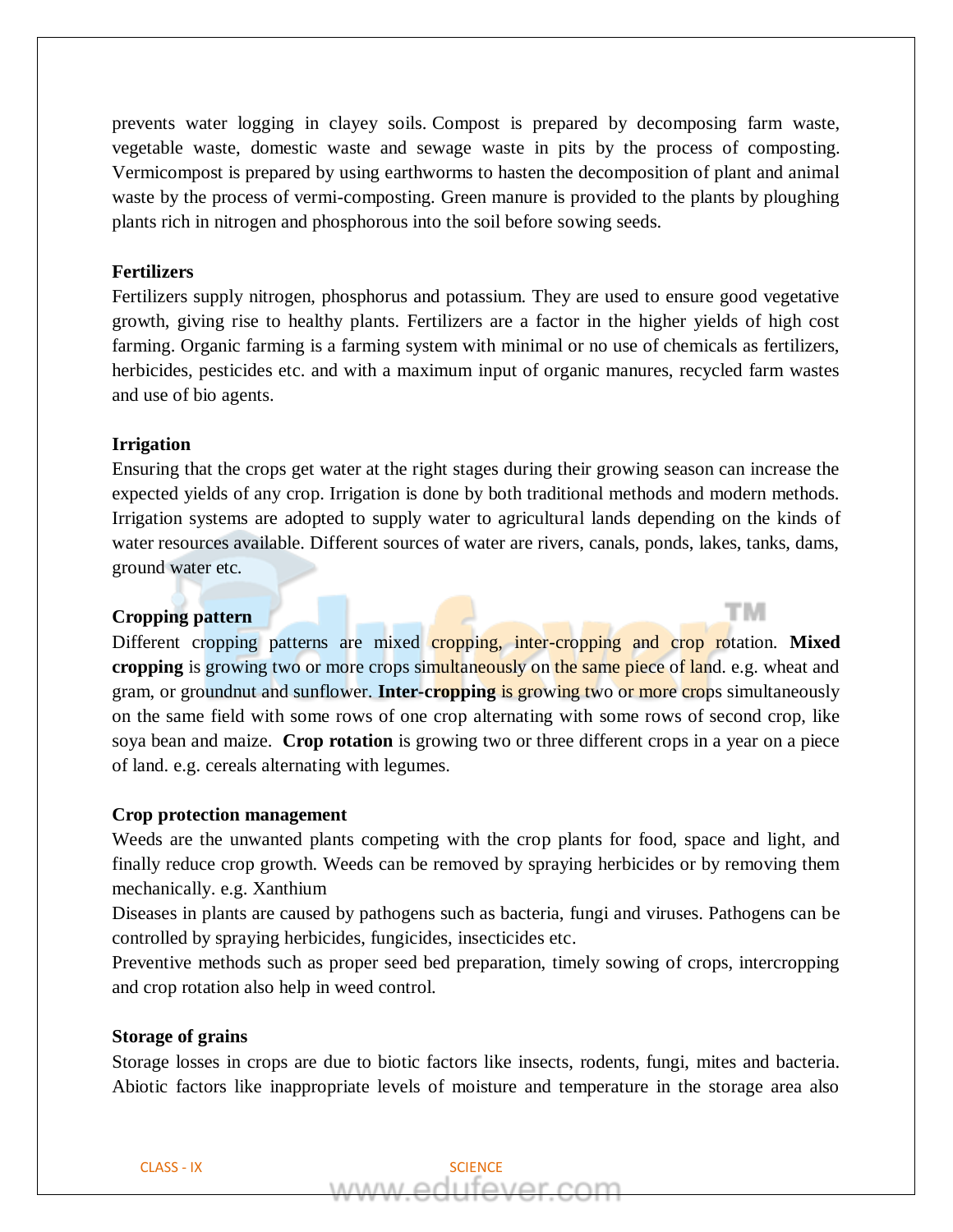damage crops. These factors can be controlled by proper treatment and by systematic management of warehouses.

Preventive and control measures are used before grains are stored for future use. They include strict cleaning of the produce before storage, proper drying if the produce first in sunlight and then in shade and fumigation using chemicals that can kill pests.

## **Animal Husbandry**

Animal husbandry is the scientific management of animal livestock. It includes various aspects such as feeding, breeding and disease control. Animal based farming includes cattle, goat, sheep, poultry and fish farming.

## **Cattle farming**

Cattle husbandry is done for two purposes- milk and draught labour for agricultural work such as tilling, irrigation and carting. Milch animals produce milk where as draught animals are used for farm labour. The two major species of Indian cattle are *Bosindicus,* or cows, and *Bosbubalis,* or buffaloes.

Management practices for cattle include cleaning, sheltering and feeding. Cleaning involves periodic washing to get rid of dirt and loose hair. Shelter facilities include well ventilated roof sheds which protect cattle from rain, cold and sun. Animal feed includes roughage feed which is largely fibre, and concentrate feed which are low in fibre and contain relatively high levels of proteins and other nutrients.

Cattle suffer from a number of diseases. The diseases, besides causing death, reduce milk production. Diseases in cattle are caused by both external and internal parasites. External parasites live on the skin and cause skin diseases. Internal parasites affect the stomach and intestinal parts. Vaccinations are given to farm animals against many major viral and bacterial diseases.

## **Poultry farming**

Poultry farming is the practice of raising fowl for egg production and chicken meat. Layers are used for producing eggs and broilers are used for producing meat. Cross –breeding is common in poultry to develop new varieties with the desirable traits. e.g Indian breed Aseel is cross-bred with the foreign breed Leghorn.

Cross-breeding is used to develop offspring with desirable traits. The desirable traits include dwarf broilers that can be used as meat within a short period of time, higher number and better quality of chicks, and tolerance to high temperatures during summer.

For good production of poultry birds, good management practices are important. These include maintenance of temperature and hygienic conditions in housing and poultry feed, as well as prevention and control of diseases and pests.